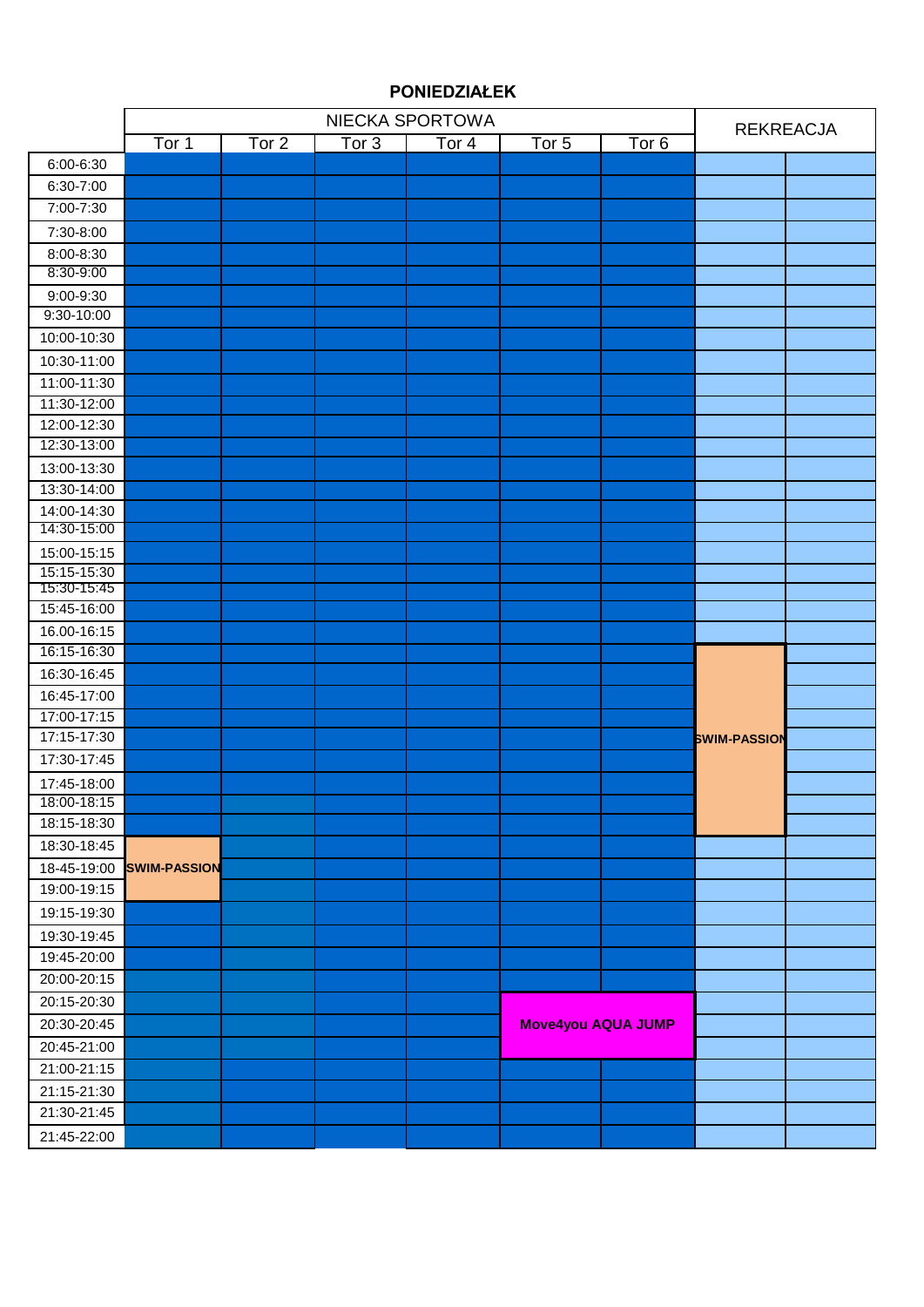|                            |                 | <b>REKREACJA</b>    |               |       |                              |                                   |                     |  |
|----------------------------|-----------------|---------------------|---------------|-------|------------------------------|-----------------------------------|---------------------|--|
|                            | Tor 1           | Tor <sub>2</sub>    | Tor 3         | Tor 4 | Tor <sub>5</sub>             | Tor <sub>6</sub>                  |                     |  |
| 6:00-6:30                  |                 |                     |               |       |                              |                                   |                     |  |
| 6:30-7:00                  |                 |                     |               |       |                              |                                   |                     |  |
| 7:00-7:30                  |                 |                     |               |       |                              |                                   |                     |  |
| 7:30-8:00                  |                 |                     |               |       |                              |                                   |                     |  |
| 8:00-8:30                  |                 |                     |               |       |                              |                                   |                     |  |
| 8:30-9:00                  |                 |                     |               |       |                              |                                   |                     |  |
| 9:00-9:30                  |                 |                     |               |       |                              |                                   | Gimnastyka dla      |  |
| 9:30-10:00                 |                 |                     |               |       |                              |                                   | seniora             |  |
| 10:00-10:30                |                 |                     |               |       |                              | Przedszkole                       |                     |  |
| 10:30-11:00                |                 |                     |               |       |                              | <b>Interactive</b><br><b>KIDS</b> |                     |  |
| 11:00-11:30                |                 |                     |               |       |                              |                                   |                     |  |
| 11:30-12:00                |                 |                     |               |       |                              |                                   |                     |  |
| 12:00-12:30                |                 |                     |               |       |                              |                                   |                     |  |
| 12:30-13:00                |                 |                     |               |       |                              |                                   |                     |  |
| 13:00-13:30                |                 |                     |               |       |                              |                                   |                     |  |
| 13:30-14:00                |                 |                     |               |       |                              |                                   |                     |  |
| 14:00-14:30                |                 |                     |               |       |                              |                                   |                     |  |
| 14:30-15:00                |                 |                     |               |       |                              |                                   |                     |  |
| 15:00-15:15                |                 |                     |               |       |                              |                                   |                     |  |
| 15:15-15:30<br>15:30-15:45 | <b>SWIMKROS</b> |                     |               |       |                              |                                   |                     |  |
| 15:45-16:00                |                 |                     |               |       |                              |                                   |                     |  |
| 16.00-16:15                |                 |                     |               |       |                              |                                   |                     |  |
| 16:15-16:30                |                 |                     |               |       |                              |                                   |                     |  |
| 16:30-16:45                | <b>ŻSP</b>      |                     |               |       |                              |                                   |                     |  |
| 16:45-17:00                |                 |                     |               |       |                              |                                   |                     |  |
| 17:00-17:15                |                 |                     |               |       |                              |                                   |                     |  |
| 17:15-17:30                |                 |                     |               |       |                              |                                   | <b>AQUAFUN</b>      |  |
| 17:30-17:45                |                 |                     |               |       |                              |                                   |                     |  |
| 17:45-18:00                |                 |                     |               |       |                              |                                   |                     |  |
| 18:00-18:15                |                 | <b>BE PRO</b>       |               |       |                              | <b>SWIMKROS</b>                   |                     |  |
| 18:15-18:30                |                 |                     |               |       |                              |                                   |                     |  |
| 18:30-18:45                | <b>AQUAFUN</b>  |                     |               |       |                              |                                   | <b>SWIM-PASSION</b> |  |
| 18-45-19:00                |                 | <b>SWIM-PASSION</b> | <b>BE PRO</b> |       | <b>SWIMKROS</b>              |                                   |                     |  |
| 19:00-19:15                |                 |                     |               |       |                              |                                   |                     |  |
| 19:15-19:30                |                 |                     |               |       |                              |                                   |                     |  |
| 19:30-19:45                |                 |                     |               |       |                              | <b>SPLASH</b>                     | <b>SWIMKROS</b>     |  |
| 19:45-20:00                |                 |                     |               |       |                              |                                   |                     |  |
| 20:00-20:15                | <b>BE PRO</b>   |                     |               |       |                              |                                   |                     |  |
| 20:15-20:30                |                 |                     |               |       |                              |                                   | <b>AQUA</b>         |  |
| 20:30-20:45                |                 |                     |               |       |                              |                                   | <b>AEROBIC</b>      |  |
| 20:45-21:00                |                 |                     |               |       |                              |                                   |                     |  |
| 21:00-21:15                |                 |                     |               |       |                              |                                   |                     |  |
| 21:15-21:30                |                 |                     |               |       | <b>Move4you AQUA CYCLING</b> |                                   |                     |  |
| 21:30-21:45                |                 |                     |               |       |                              |                                   |                     |  |
| 21:45-22:00                |                 |                     |               |       |                              |                                   |                     |  |

# **WTOREK**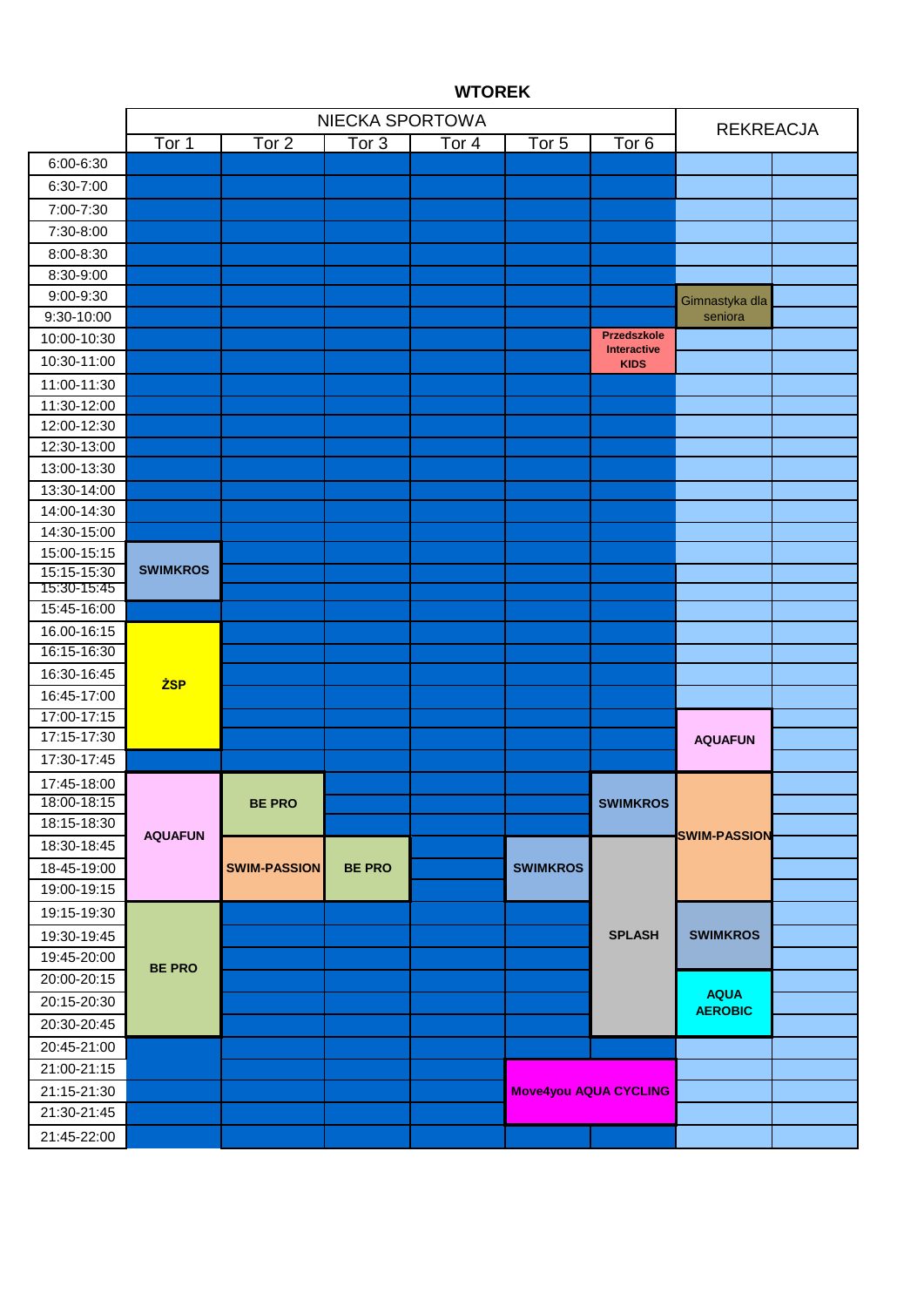|                            |                         |       | <b>REKREACJA</b> |                     |                     |                              |                     |  |
|----------------------------|-------------------------|-------|------------------|---------------------|---------------------|------------------------------|---------------------|--|
|                            | Tor 1                   | Tor 2 | Tor <sub>3</sub> | $\overline{T}$ or 4 | $\overline{T}$ or 5 | Tor <sub>6</sub>             |                     |  |
| 6:00-6:30                  |                         |       |                  |                     |                     |                              |                     |  |
| 6:30-7:00                  |                         |       |                  |                     |                     |                              |                     |  |
| 7:00-7:30                  |                         |       |                  |                     |                     |                              |                     |  |
| 7:30-8:00                  |                         |       |                  |                     |                     |                              |                     |  |
| 8:00-8:30                  |                         |       |                  |                     |                     |                              |                     |  |
| 8:30-9:00                  |                         |       |                  |                     |                     |                              |                     |  |
| 9:00-9:30                  |                         |       |                  |                     |                     |                              |                     |  |
| 9:30-10:00                 |                         |       |                  |                     |                     |                              |                     |  |
| 10:00-10:30                |                         |       |                  |                     |                     |                              |                     |  |
| 10:30-11:00                |                         |       |                  |                     |                     |                              |                     |  |
| 11:00-11:30                |                         |       |                  |                     |                     |                              |                     |  |
| 11:30-12:00                |                         |       |                  |                     |                     |                              |                     |  |
| 12:00-12:30                |                         |       |                  |                     |                     |                              |                     |  |
| 12:30-13:00                |                         |       |                  |                     |                     |                              |                     |  |
| 13:00-13:30                |                         |       |                  |                     |                     |                              |                     |  |
| 13:30-14:00                |                         |       |                  |                     |                     |                              |                     |  |
| 14:00-14:30                |                         |       |                  |                     |                     |                              |                     |  |
| 14:30-15:00                |                         |       |                  |                     |                     |                              |                     |  |
| 15:00-15:15                |                         |       |                  |                     |                     |                              |                     |  |
| 15:15-15:30                |                         |       |                  |                     |                     |                              |                     |  |
| 15:30-15:45                |                         |       |                  |                     |                     |                              |                     |  |
| 15:45-16:00<br>16.00-16:15 |                         |       |                  |                     |                     |                              |                     |  |
| 16:15-16:30                |                         |       |                  |                     |                     |                              |                     |  |
| 16:30-16:45                |                         |       |                  |                     |                     |                              | SWIM-               |  |
| 16:45-17:00                |                         |       |                  |                     |                     |                              | <b>PASSION</b>      |  |
| 17:00-17:15                |                         |       |                  |                     |                     |                              |                     |  |
| 17:15-17:30                |                         |       |                  |                     |                     |                              |                     |  |
| 17:30-17:45                |                         |       |                  |                     |                     |                              |                     |  |
| 17:45-18:00                | SWIM-<br><b>PASSION</b> |       |                  |                     |                     |                              |                     |  |
| 18:00-18:15                |                         |       |                  |                     |                     |                              |                     |  |
| 18:15-18:30                |                         |       |                  |                     |                     |                              |                     |  |
| 18:30-18:45                |                         |       |                  |                     |                     |                              |                     |  |
| 18-45-19:00                |                         |       |                  |                     |                     |                              | <b>SWIM-PASSION</b> |  |
| 19:00-19:15                |                         |       |                  |                     |                     |                              |                     |  |
| 19:15-19:30                |                         |       |                  |                     |                     |                              |                     |  |
| 19:30-19:45                | <b>SPLASH</b>           |       |                  |                     |                     |                              |                     |  |
| 19:45-20:00                |                         |       |                  |                     |                     |                              |                     |  |
| 20:00-20:15                |                         |       |                  |                     |                     |                              |                     |  |
| 20:15-20:30                |                         |       |                  |                     |                     |                              |                     |  |
| 20:30-20:45                |                         |       |                  |                     |                     | <b>Move4you AQUA CYCLING</b> |                     |  |
| 20:45-21:00                |                         |       |                  |                     |                     |                              |                     |  |
| 21:00-21:15                |                         |       |                  |                     |                     |                              |                     |  |
| 21:15-21:30                |                         |       |                  |                     |                     |                              |                     |  |
| 21:30-21:45                |                         |       |                  |                     |                     |                              |                     |  |
|                            |                         |       |                  |                     |                     |                              |                     |  |
| 21:45-22:00                |                         |       |                  |                     |                     |                              |                     |  |

# **ŚRODA**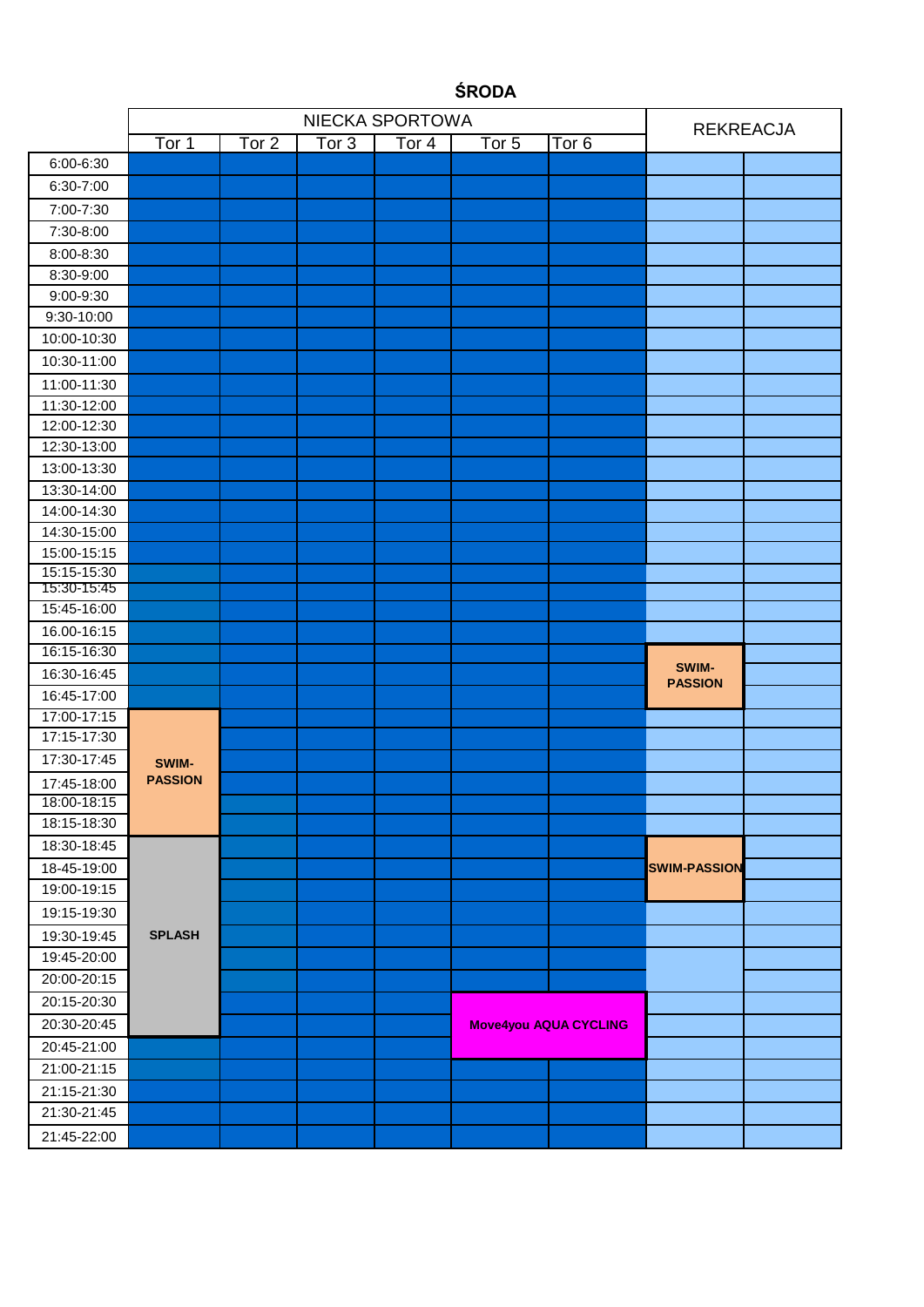|                            |                | <b>REKREACJA</b> |         |                            |                  |                           |                |  |
|----------------------------|----------------|------------------|---------|----------------------------|------------------|---------------------------|----------------|--|
|                            | Tor 1          | Tor 2            | Tor $3$ | $\overline{\text{Tor } 4}$ | Tor <sub>5</sub> | Tor <sub>6</sub>          |                |  |
| 6:00-6:30                  |                |                  |         |                            |                  |                           |                |  |
| 6:30-7:00                  |                |                  |         |                            |                  |                           |                |  |
| 7:00-7:30                  |                |                  |         |                            |                  |                           |                |  |
| 7:30-8:00                  |                |                  |         |                            |                  |                           |                |  |
| 8:00-8:30                  |                |                  |         |                            |                  |                           |                |  |
| 8:30-9:00                  |                |                  |         |                            |                  |                           |                |  |
| 9:00-9:30                  |                |                  |         |                            |                  |                           | Gimnastyka dla |  |
| 9:30-10:00                 |                |                  |         |                            |                  |                           | seniora        |  |
| 10:00-10:30                |                |                  |         |                            |                  |                           |                |  |
| 10:30-11:00                |                |                  |         |                            |                  |                           |                |  |
| 11:00-11:30                |                |                  |         |                            |                  |                           |                |  |
| 11:30-12:00                |                |                  |         |                            |                  |                           |                |  |
| 12:00-12:30                |                |                  |         |                            |                  |                           |                |  |
| 12:30-13:00                |                |                  |         |                            |                  |                           |                |  |
| 13:00-13:30                |                |                  |         |                            |                  |                           |                |  |
| 13:30-14:00                |                |                  |         |                            |                  |                           |                |  |
| 14:00-14:30                |                |                  |         |                            |                  |                           |                |  |
| 14:30-15:00                |                |                  |         |                            |                  |                           |                |  |
| 15:00-15:15                |                |                  |         |                            |                  |                           |                |  |
| 15:15-15:30                |                |                  |         |                            |                  |                           |                |  |
| 15:30-15:45                |                |                  |         |                            |                  |                           |                |  |
| 15:45-16:00<br>16.00-16:15 |                |                  |         |                            |                  |                           |                |  |
| 16:15-16:30                |                |                  |         |                            |                  |                           |                |  |
| 16:30-16:45                | <b>ŻSP</b>     |                  |         |                            |                  |                           |                |  |
| 16:45-17:00                |                |                  |         |                            |                  |                           |                |  |
| 17:00-17:15                |                |                  |         |                            |                  |                           |                |  |
| 17:15-17:30                |                |                  |         |                            |                  |                           | <b>AQUAFUN</b> |  |
| 17:30-17:45                |                |                  |         |                            |                  |                           |                |  |
|                            |                |                  |         |                            |                  |                           |                |  |
| 17:45-18:00<br>18:00-18:15 |                |                  |         |                            |                  |                           |                |  |
| 18:15-18:30                |                |                  |         |                            |                  |                           |                |  |
| 18:30-18:45                | <b>AQUAFUN</b> | <b>BE PRO</b>    |         |                            |                  |                           |                |  |
| 18-45-19:00                |                |                  |         |                            |                  | <b>SWIMKROS</b>           |                |  |
| 19:00-19:15                |                |                  |         |                            |                  |                           |                |  |
| 19:15-19:30                |                |                  |         |                            |                  |                           |                |  |
|                            |                |                  |         |                            |                  |                           |                |  |
| 19:30-19:45<br>19:45-20:00 |                |                  |         |                            |                  |                           |                |  |
|                            | <b>BE PRO</b>  |                  |         |                            |                  |                           |                |  |
| 20:00-20:15                |                |                  |         |                            |                  |                           |                |  |
| 20:15-20:30                |                |                  |         |                            |                  | <b>Aqua Aerobik</b>       |                |  |
| 20:30-20:45                |                |                  |         |                            |                  |                           |                |  |
| 20:45-21:00                |                |                  |         |                            |                  |                           |                |  |
| 21:00-21:15                |                |                  |         |                            |                  |                           |                |  |
| 21:15-21:30                |                |                  |         |                            |                  | <b>Move4you AQUA JUMP</b> |                |  |
| 21:30-21:45                |                |                  |         |                            |                  |                           |                |  |
| 21:45-22:00                |                |                  |         |                            |                  |                           |                |  |

#### **CZWARTEK**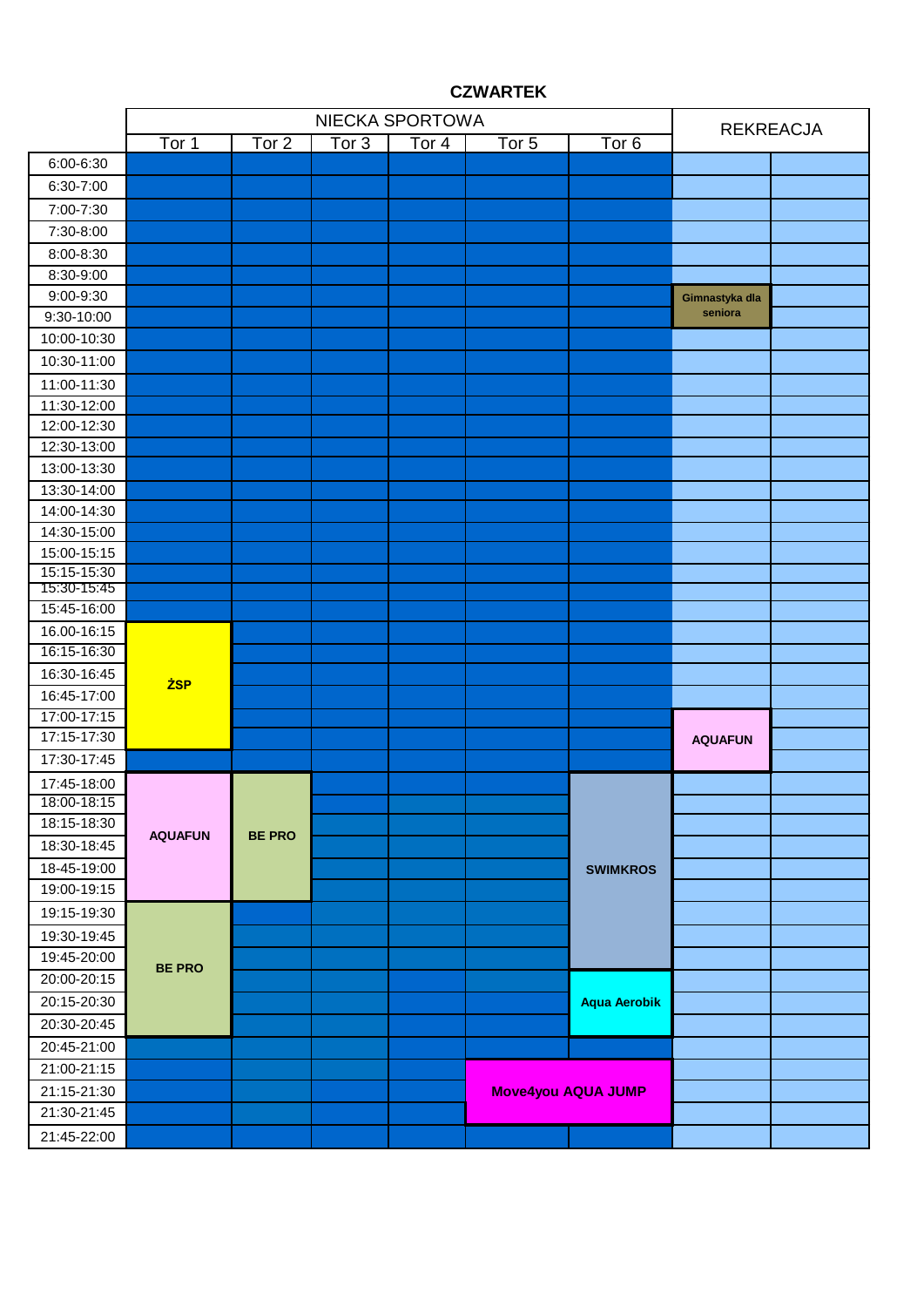|                            |                     |       | <b>REKREACJA</b> |       |                  |                              |                     |  |
|----------------------------|---------------------|-------|------------------|-------|------------------|------------------------------|---------------------|--|
|                            | $\overline{T}$ or 1 | Tor 2 | Tor 3            | Tor 4 | Tor <sub>5</sub> | $\overline{Tor}$ 6           |                     |  |
| 6:00-6:30                  |                     |       |                  |       |                  |                              |                     |  |
| 6:30-7:00                  |                     |       |                  |       |                  |                              |                     |  |
| 7:00-7:30                  |                     |       |                  |       |                  |                              |                     |  |
| 7:30-8:00                  |                     |       |                  |       |                  |                              |                     |  |
| 8:00-8:30                  |                     |       |                  |       |                  |                              |                     |  |
| 8:30-9:00                  |                     |       |                  |       |                  |                              |                     |  |
| 9:00-9:30                  |                     |       |                  |       |                  |                              |                     |  |
| 9:30-10:00                 |                     |       |                  |       |                  |                              |                     |  |
| 10:00-10:30                |                     |       |                  |       |                  |                              |                     |  |
| 10:30-11:00                |                     |       |                  |       |                  |                              | <b>OREW</b>         |  |
| 11:00-11:30                |                     |       |                  |       |                  |                              |                     |  |
| 11:30-12:00                |                     |       |                  |       |                  |                              |                     |  |
| 12:00-12:30                |                     |       |                  |       |                  |                              |                     |  |
| 12:30-13:00                |                     |       |                  |       |                  |                              |                     |  |
| 13:00-13:30                |                     |       |                  |       |                  |                              |                     |  |
| 13:30-14:00                |                     |       |                  |       |                  |                              |                     |  |
| 14:00-14:30                |                     |       |                  |       |                  |                              |                     |  |
| 14:30-15:00                |                     |       |                  |       |                  |                              |                     |  |
| 15:00-15:15                |                     |       |                  |       |                  |                              |                     |  |
| 15:15-15:30<br>15:30-15:45 | <b>SWIMKROS</b>     |       |                  |       |                  |                              |                     |  |
| 15:45-16:00                |                     |       |                  |       |                  |                              |                     |  |
| 16.00-16:15                |                     |       |                  |       |                  |                              |                     |  |
| 16:15-16:30                |                     |       |                  |       |                  |                              |                     |  |
| 16:30-16:45                |                     |       |                  |       |                  |                              | <b>SWIM-PASSION</b> |  |
| 16:45-17:00                |                     |       |                  |       |                  |                              |                     |  |
| 17:00-17:15                |                     |       |                  |       |                  |                              |                     |  |
| 17:15-17:30                |                     |       |                  |       |                  |                              |                     |  |
| 17:30-17:45                |                     |       |                  |       |                  |                              |                     |  |
| 17:45-18:00                |                     |       |                  |       |                  |                              |                     |  |
| 18:00-18:15                | SWIM-               |       |                  |       |                  |                              |                     |  |
| 18:15-18:30                | <b>PASSION</b>      |       |                  |       |                  |                              |                     |  |
| 18:30-18:45                |                     |       |                  |       |                  |                              |                     |  |
| 18:45-19:00                |                     |       |                  |       |                  | <b>AKADEMIA</b>              |                     |  |
| 19:00-19:15                |                     |       |                  |       |                  | <b>RUCHU</b>                 |                     |  |
| 19:15-19:30                |                     |       |                  |       |                  | <b>ACTIVITY</b>              |                     |  |
| 19:30-19:45                |                     |       |                  |       |                  |                              |                     |  |
| 19:45-20:00                |                     |       |                  |       |                  |                              |                     |  |
| 20:00-20:15                |                     |       |                  |       |                  |                              |                     |  |
| 20:15-20:30                |                     |       |                  |       |                  |                              |                     |  |
| 20:30-20:45                |                     |       |                  |       |                  | <b>Move4you AQUA CYCLING</b> |                     |  |
| 20:45-21:00                |                     |       |                  |       |                  |                              |                     |  |
| 21:00-21:15                |                     |       |                  |       |                  |                              |                     |  |
| 21:15-21:30                |                     |       |                  |       |                  |                              |                     |  |
| 21:30-21:45                |                     |       |                  |       |                  |                              |                     |  |
| 21:45-22:00                |                     |       |                  |       |                  |                              |                     |  |
|                            |                     |       |                  |       |                  |                              |                     |  |

# **PIĄTEK**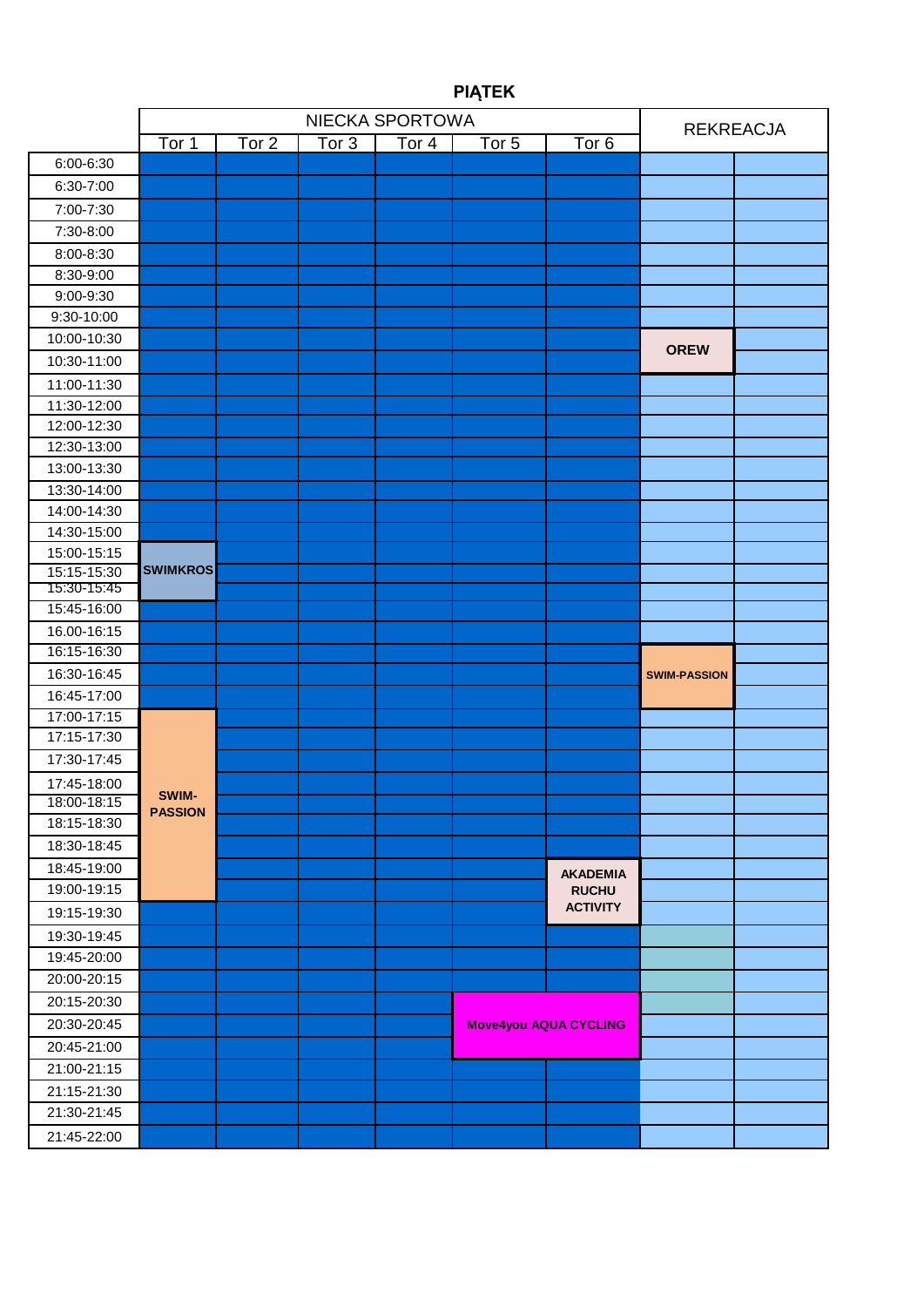|                            |                                | <b>REKREACJA</b> |       |                     |                  |                             |                 |               |
|----------------------------|--------------------------------|------------------|-------|---------------------|------------------|-----------------------------|-----------------|---------------|
|                            | $\overline{T}$ or 1            | Tor 2            | Tor 3 | $\overline{T}$ or 4 | Tor <sub>5</sub> | Tor 6                       |                 |               |
| 6:00-6:30                  |                                |                  |       |                     |                  |                             |                 |               |
| 6:30-7:00                  |                                |                  |       |                     |                  |                             |                 |               |
| 7:00-7:30                  |                                |                  |       |                     |                  |                             |                 |               |
| 7:30-8:00                  |                                |                  |       |                     |                  |                             |                 |               |
| 8:00-8:30                  | <b>SWIMKROS</b><br>7:00-10:15  |                  |       |                     |                  |                             |                 |               |
| 8:30-9:00                  |                                |                  |       |                     |                  | <b>SPLASH</b><br>7:45-10:45 |                 |               |
| 9:00-9:30                  |                                |                  |       |                     |                  |                             |                 |               |
| 9:30-10:00                 |                                |                  |       |                     |                  |                             |                 |               |
| 10:00-10:30                |                                |                  |       |                     | <b>BE PRO</b>    |                             | <b>SWIMKROS</b> |               |
| 10:30-11:00                |                                |                  |       |                     |                  |                             | 10:15-11:00     | <b>SPLASH</b> |
| 11:00-11:30                |                                |                  |       |                     |                  |                             |                 | 10:45-11:30   |
| 11:30-12:00                | <b>SWIMKROS</b><br>11:00-12:30 |                  |       |                     |                  |                             |                 |               |
| 12:00-12:30                |                                |                  |       |                     |                  | <b>BE PRO</b>               |                 |               |
| 12:30-13:00                |                                |                  |       |                     |                  |                             |                 |               |
| 13:00-13:30                |                                |                  |       |                     |                  |                             |                 |               |
| 13:30-14:00                |                                |                  |       |                     |                  |                             |                 |               |
| 14:00-14:30                |                                |                  |       |                     |                  |                             |                 |               |
| 14:30-15:00                |                                |                  |       |                     |                  |                             |                 |               |
| 15:00-15:15                |                                |                  |       |                     |                  |                             |                 |               |
| 15:15-15:30<br>15:30-15:45 |                                |                  |       |                     |                  |                             |                 |               |
| 15:45-16:00                |                                |                  |       |                     |                  |                             |                 |               |
| 16.00-16:15                |                                |                  |       |                     |                  |                             |                 |               |
| 16:15-16:30                |                                |                  |       |                     |                  |                             |                 |               |
| 16:30-16:45                |                                |                  |       |                     |                  |                             |                 |               |
| 16:45-17:00                |                                |                  |       |                     |                  |                             |                 |               |
| 17:00-17:15                |                                |                  |       |                     |                  |                             |                 |               |
| 17:15-17:30                |                                |                  |       |                     |                  |                             |                 |               |
| 17:30-17:45                |                                |                  |       |                     |                  |                             |                 |               |
| 17:45-18:00                |                                |                  |       |                     |                  |                             |                 |               |
| 18:00-18:15                |                                |                  |       |                     |                  |                             |                 |               |
| 18:15-18:30                |                                |                  |       |                     |                  |                             |                 |               |
| 18:30-18:45                |                                |                  |       |                     |                  |                             |                 |               |
| 18-45-19:00                |                                |                  |       |                     |                  |                             |                 |               |
| 19:00-19:15                |                                |                  |       |                     |                  |                             |                 |               |
| 19:15-19:30                |                                |                  |       |                     |                  |                             |                 |               |
| 19:30-19:45                |                                |                  |       |                     |                  |                             |                 |               |
| 19:45-20:00                |                                |                  |       |                     |                  |                             |                 |               |
| 20:00-20:15                |                                |                  |       |                     |                  |                             |                 |               |
| 20:15-20:30                |                                |                  |       |                     |                  |                             |                 |               |
| 20:30-20:45                |                                |                  |       |                     |                  |                             |                 |               |
| 20:45-21:00                |                                |                  |       |                     |                  |                             |                 |               |
| 21:00-21:15                |                                |                  |       |                     |                  |                             |                 |               |
| 21:15-21:30                |                                |                  |       |                     |                  |                             |                 |               |
| 21:30-21:45                |                                |                  |       |                     |                  |                             |                 |               |
| 21:45-22:00                |                                |                  |       |                     |                  |                             |                 |               |
|                            |                                |                  |       |                     |                  |                             |                 |               |

### **SOBOTA**